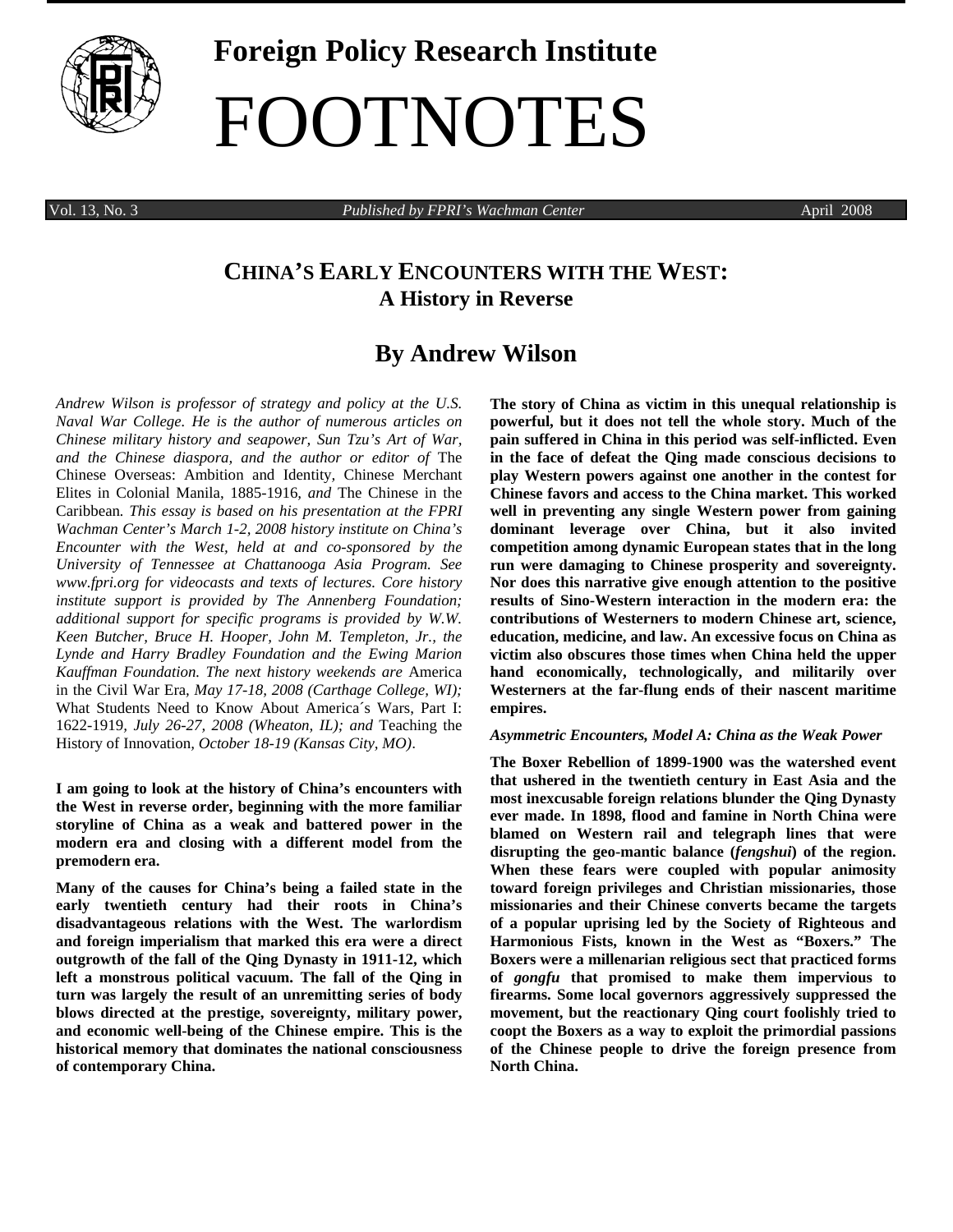**With official sanction, the movement spread rapidly, resulting in the deaths of hundreds of foreigners and tens of thousands of Chinese Christians. In the Spring of 1900 the Boxers, with the help of the imperial army, entered Beijing, laid siege to the foreign legation district, bludgeoned the Japanese legation chief to death and shot and killed the German ambassador. International condemnation followed quickly, but the Qing compounded its mistakes by declaring war on all foreign powers. An international force relieved the legation siege on August 14, looted Beijing, and forced the royal family to flee. After this humiliation the Qing court signed the Boxer Protocol--the last of the infamous "unequal treaties" forced on the Qing--which established permanent garrisons of foreign troops in the capital and along the routes between Beijing and the sea, in addition to an indemnity of 450 million taels of silver.** 

**But the Boxer debacle was just the latest in a long string of defeats. A war with Japan in 1894-95 over China's traditional sphere of influence in Korea was no less humiliating. In 1894 Chinese troops had suppressed a rebellion in Korea at the request of the Korean court, but Japan had used the pretext of disorder to dispatch 8,000 troops to protect Japanese interests and to wring concessions from the Koreans. Initially the Chinese sought a diplomatic solution to the crisis, by assuring British or Russian mediation, but this only gave the Japanese more time to mobilize and to wage a Western style war against a larger albeit far less Westernized foe. In the hostilities that followed, the Japanese military success was total, including lopsided victories on both land and sea.** 

**The 1895 Treaty of Shimonoseki called for Korean independence and the termination of tribute missions to China--in other words, a recognition of Japanese suzerainty; a 200 million tael indemnity; the cession of Taiwan, the Pescadores and the Liaodong Peninsula; and a variety of trade concessions. The period between the Sino-Japanese war and the Boxer Rebellion was the high tide of the foreign "scramble for concessions," with Germany consolidating a sphere of influence in Shandong, the Russians in Manchuria, the French in the Southwest, and the British in the lower Yangzi region, the Southeast coast, as well as peeling away Burma and Tibet from Qing control.** 

**That war in the 1890s was preceded by the loss of yet another traditional buffer in Vietnam to French control in the Sino-French War of 1884-1885. During the 1870s a series of treaties with the Nguyen Dynasty gave France a** *de facto*  **protectorate over the region, but Vietnam was still a vassal of the Qing Dynasty, a fact which the Vietnamese emperor tried to use to limit French control. Under increasing pressure from the French, the Nguyen emperor sought military aid from China, but a French preemptive strike destroyed the Qing's southern fleet and doomed the Chinese war effort. In a formal ceremony, the Nguyen emperor broke the jade disc that signified his submission to the Qing and accepted French suzerainty.** 

**Their defeat in Indochina came as a shock to the Qing ruling elite, who had spent the preceding two decades reforming and expanding their military. In fact, many of the leading officials in this period had come to prominence as military commanders charged with suppressing the great internal** 

**rebellions of the mid-nineteenth century. While ultimately successful in ending these three massive rebellions—the Taiping 1850-64, the Nien (1851-68), and the Muslim (1855- 78)--their reforms were uneven and often superficial, and the Qing state was fraught with institutional divisions and internecine rivalries. The internal disorder wrought by these rebellions, including some 30-50 million dead, further hamstrung the faltering Qing. Nonetheless, in this period the Qing had enjoyed a two-decade respite from foreign aggression.** 

**The last major war had been the Arrow War (1856-60), sometimes called the Second Opium War, which ended when a combined Franco-British army invaded Beijing, forced the imperial family to flee, burned the magnificent Summer Palace at Yuanmingyuan, and imposed a punitive settlement on the Qing court. To this day the ruins of Yuanmingyuan are a popular place for Chinese to stroll, to picnic, and to remember the West's rapacity. In addition to the Beijing Convention between the Chinese, the British, and the French that ended the Arrow War--a treaty which opened more ports, ceded Kowloon to Britain, and secured missionary rights, diplomatic residence and an indemnity--the Russians signed a separate convention that recognized their interests in Central Asia, opened Kashgar and Mongolia to Russian trade, and ceded all of the lands north of the Amur River and East of the Ussuri river (300,000 square miles of territory). This settlement gave Russia a dominant position in continental Northeast Asia and opened the door for its subsequent penetration of Manchuria.** 

**This trend of military defeat and humiliating concessions began with the most emblematic of China's sad encounters with the west, the Opium War of 1839-42. Since the sixteenth century China was the most aggressive consumer of silver in the world, but at the end of the eighteenth century the British discovered that the Chinese would buy Indian opium, and in huge quantities. The silver liberated from the Chinese economy by Indian opium kept the British Empire liquid throughout the Napoleonic wars, funded Britain's post-1815 industrial and mercantile surge, and impelled its consolidation of the Indian holdings. But the opium trade was less than salutary for China. The silver drain had farreaching implications for the domestic economy, and the widespread consumption of potent Indian opium was disastrous for the empire, due in no small part to the fact that soldiers and bureaucrats were often the heaviest users.** 

**When Qing authorities intervened to halt the trade in 1838- 39, primarily by seizing opium cargoes in Canton and holding foreign nationals hostage until they renounced the trade, the British responded with force. A small British expeditionary force blockaded or occupied Chinese ports up and down the coast. Chinese troops and weaponry were no match for British and Indian Regulars armed with the best of British arms. When British steam-driven gunships threatened Nanjing, the dynasty had no choice but to relent. The 1842 Treaty of Nanjing included a substantial indemnity, the end of the Canton system, the opening of four additional ports, the cession of Hong Kong, equality in official correspondence, and a fixed tariff. The treaty of Nanjing set the model for all subsequent treaties, and while this seems like a fairly minor war, the Qing defeat raised a fundamental question of whether a China-centered balance-**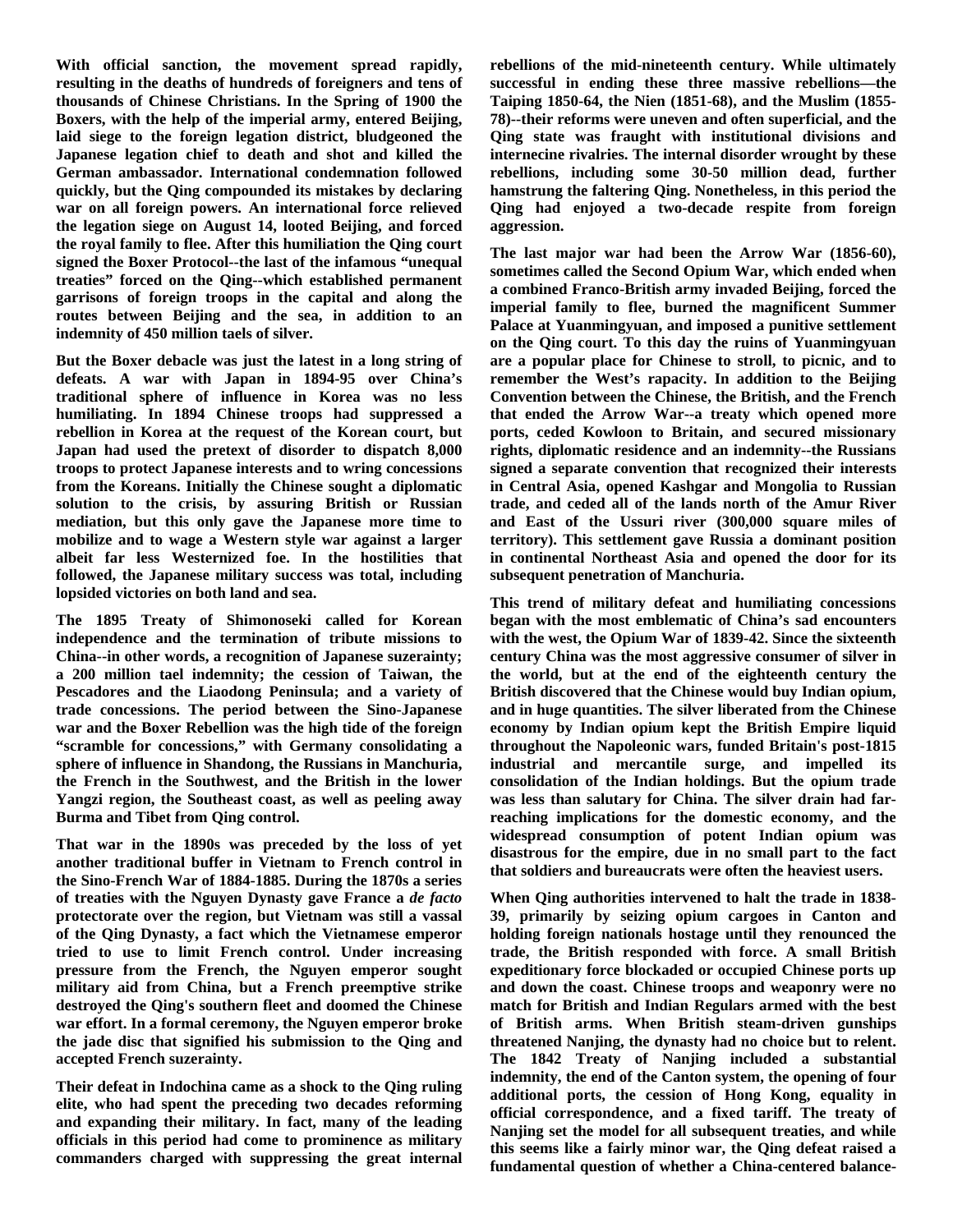**of-power system, which depended on the military power and prestige of the Qing, could survive.** 

**Looked at in reverse, the history of Chinese encounters with the West in the nineteenth century is thus a tale of woe and inexorable decline. With the benefit of that hindsight, the first formal encounter between Great Britain and the Qing Dynasty, a meeting that took place in the Summer of 1793, looks like a study in self-deception and hubris. That encounter was between Lord George Macartney, an Irish peer and former Governor of India, and Qianlong, the fourth emperor of the Qing Dynasty. Macartney had been dispatched by King George III in the hopes of opening formal diplomatic relations with the Qing and of opening more Chinese ports to British trade. London was particularly frustrated by the "Canton system," which limited all Western maritime trade with China to the single port of Canton, thus denying the influential British East India Company access to much of the huge and prosperous Chinese market. Commercial pressure was particularly acute because of the gross trade imbalance between Britain and China at this point, with some 80 percent of the value of foreign cargoes landing at Canton consisting of silver. Before opium, there was little that Chinese merchants wanted to trade for their silks, porcelains and tea other than silver.** 

**Macartney arrived at the emperor's summer retreat on the occasion of the Qianlong's 83rd birthday and presented him with an array of the finest products of British manufacture- woolens, a pair of dueling pistols and an exquisite mantel clock. Qianlong, however, evinced little interest in negotiating for close relations with a country "in a remote and inaccessible region, far across the spaces of ocean." In his formal reply to George III, in which he denied all of the British requests, the emperor noted:** 

I set no value on objects strange or ingenious and have no use for your country's manufactures…Our Celestial Empire possesses all things in prolific abundance and lacks no product within its own borders. There was therefore no need to import the manufactures of outside barbarians in exchange for our own produce. But as the tea, silk and porcelain which the Celestial Empire produces, are absolute necessities to European nations and to yourselves, we have permitted, as a signal mark of favor, that foreign *hongs* should be established at Canton, so that your wants might be supplied and your country thus participate in our beneficence. Nevertheless, I do not forget the lonely remoteness of your island, cut off from the world by intervening wastes of sea, nor do I overlook your excusable ignorance of the usages of our Celestial Empire…. Should your vessels touch the shore, your merchants will assuredly never be permitted to land or to reside there, but will be subject to instant expulsion. In that event your barbarian merchants will have had a long journey for nothing. Do not say that you were not warned in due time! Tremblingly obey and show no negligence!

#### **Given the subsequent history of China's encounters with the outside world, Macartney's appraisal of the Qing is particularly prescient:**

The Empire of China is an old, crazy, First rate man-of-war, which a fortunate succession of able and vigilant officers has contrived to keep afloat for these one hundred and fifty years past, and to overawe their neighbors merely by her bulk and appearance, but whenever an insufficient man happens to have the command upon deck, adieu to the discipline and safety of the ship. She may perhaps not sink outright; she may drift some time as a wreck, and will then be dashed to pieces on the shore; but she can never be rebuilt on the old bottom.

**Certainly lesser men than Qianlong came to the helm of the Chinese ship of state in the nineteenth century, but we must give Qianlong and the Qing Dynasty a great deal of credit for the scale and scope of the empire's power and influence.** 

#### *Asymmetric Encounters, Model B: China as the Dominant Power*

**Qianlong's predecessors had conquered all of China and extended Qing suzerainty over numerous vassal states. By the end of Qianlong's reign, the empire stretched from Mongolia to the borders of Vietnam, Taiwan to Central Asia: 5 million square miles and a population of more than 200 million (at its height Napoleon's empire covered 600,000 square miles and had a population of 46 million). Qianlong was the consummate universal monarch. He spoke, read, and wrote Manchu, Chinese, Mongol, Uighur and Tibetan. He was the patriarch of half-a-dozen different religions and the cultural microcosm of the Qing State. He was an accomplished painter, calligrapher, and poet, and a patron of the arts who retained the best artists, architects and clockmakers (many of them Jesuit missionaries). He was also a skilled archer, musketeer, and horseman, who planned a series of grand campaigns that brought Central Asia under Qing rule and once and for all quashed the Mongol threat that had plagued China for centuries. Qianlong was also a bejeweled cog in the great bureaucratic machine that was the Chinese Empire. He perused hundreds of official documents daily, performed the ritual sacrifices to heaven, adjudicated legal cases, promulgated laws, formulated strategy, and conducted diplomacy. By all measures Qianlong was the most powerful monarch of the entire eighteenth century and the Qing the most powerful land power of the age and the most sophisticated state to that point in history.** 

**China at the end of the eighteenth century is thus a very different type of state than we see in the nineteenth and twentieth centuries. Rather than an imploding empire fraught with crises and opportunities for foreign exploitation, China at the height of the Qing was a state that exerted a remarkable gravitational pull. Within the Asian region the Qing's hard and soft power kept all of its immediate neighbors solidly within its orbit, and the lure of the China market had long since drawn Western merchants into Asian waters. We cannot fault Qianlong too much for being full of himself, nor can we reasonably expect him to have been able to predict that the Great Britain that came begging for concessions in 1793 would emerge from the Napoleonic Wars fundamentally transformed and capable of projecting the military and economic power that would so weaken the Qing's gravitational pull. One could argue that Qianlong's world view is natural for a conqueror. After all, he was a Manchu, not a Han Chinese, and both he and his ancestors thought in terms of conquest and subjugation. But if we move even further back in time to the sixteenth century, the first period of sustained interaction with the West, we see the Chinese state, this time ruled by Han Chinese, thinking very much like Qianlong.**